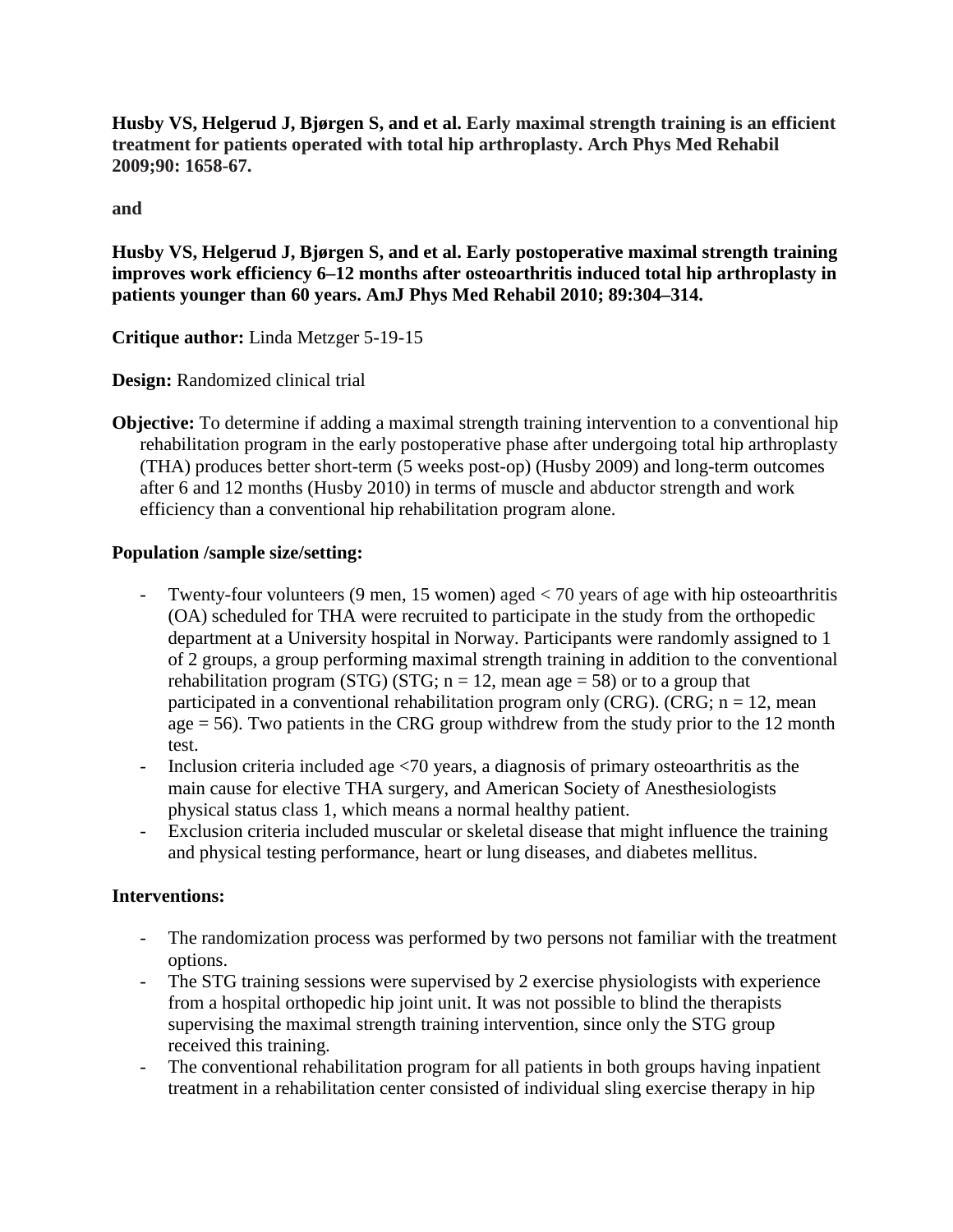abduction/adduction, hip flexion/extension, exercises with low resistance  $(>12-15$ repetitions), or no resistance, and exercises performed in water when sutures had been removed. Each session lasted 1 hour and was performed 5 days a week for 4 weeks. The patients attended educational classes twice a week. The 2 patients in the CRG who went home after being discharged from the hospital received outpatient treatment supervised by a physician 3 times a week with instructions to carry out prescribed exercises at home 2 times a week.

- In addition to the conventional rehabilitation program, all patients in the STG performed, from 1 week after the operation, 5 training sessions a week for 4 weeks consisting of a 10-minute warmup period performed by stationary cycling. The maximal dynamic strength training consisted of 2 exercises, leg press and hip abduction, that included 4 series of 5 repetition maximum involving the operated leg only. When the patients managed to perform 6 repetition maximum, the load was increased. Leg press was performed in a leg press ergometer in a seated position with a knee joint angle of 90°. Hip abduction was performed using a standard pulling apparatus. The patients were standing in an upright position stabilized by parallel bars with a 15-cm broad sling placed at the medial malleolus of the trained leg. Range of motion was  $0^{\circ}$  to  $25^{\circ}$  in the hip joint.
- All patients performed outpatient physical therapy twice a week for 6 months after the inpatient rehabilitation intervention period.
- The outcome assessments and testing were supervised by 2 experienced exercise physiologists.
- All outcome measures were assessed and patients were tested preoperatively, 1 week postoperatively, 5 weeks postoperatively after the rehabilitation training, and 6 and 12 months after THA.

#### **Main outcome measures/Results:**

- Three primary outcome variables were included: 1) leg press muscle strength, 2) abduction strength, and 3) work efficiency measured at 3 time points between the 2 studies: 1) 5 weeks postoperatively after the rehabilitation training, 2) 6 months after THA, and 3) 12 months after THA.
	- Both strength tests were measured on both legs, healthy leg, and operated leg and were surrogate measures of walking and ADL function.
		- i. Leg press muscle strength
		- ii. Hip abduction strength
	- Work efficiency (%), a walking test showing the % of total energy expended
- Secondary outcome variables measured included rate of force development (RFD) (3 parameters), peak force (3 variables), gait patterns (14 parameters), quality of life, and maximum oxygen consumption (6 variables).
- Sample-size estimation calculations were based on detecting strength differences as an expected increase in leg press muscle strength in the operated leg by 20kg after the intervention period, assuming a 2-sided 5% significance level, and 80% power. A sample size of 9 patients per group was determined. Sample size estimates were not based on work efficiency or gait pattern, as this data was not available.
- In the CRG, two patients withdrew from the study before the 12-mo test.
- A *P* value less than .05 was considered as significant for all measurements.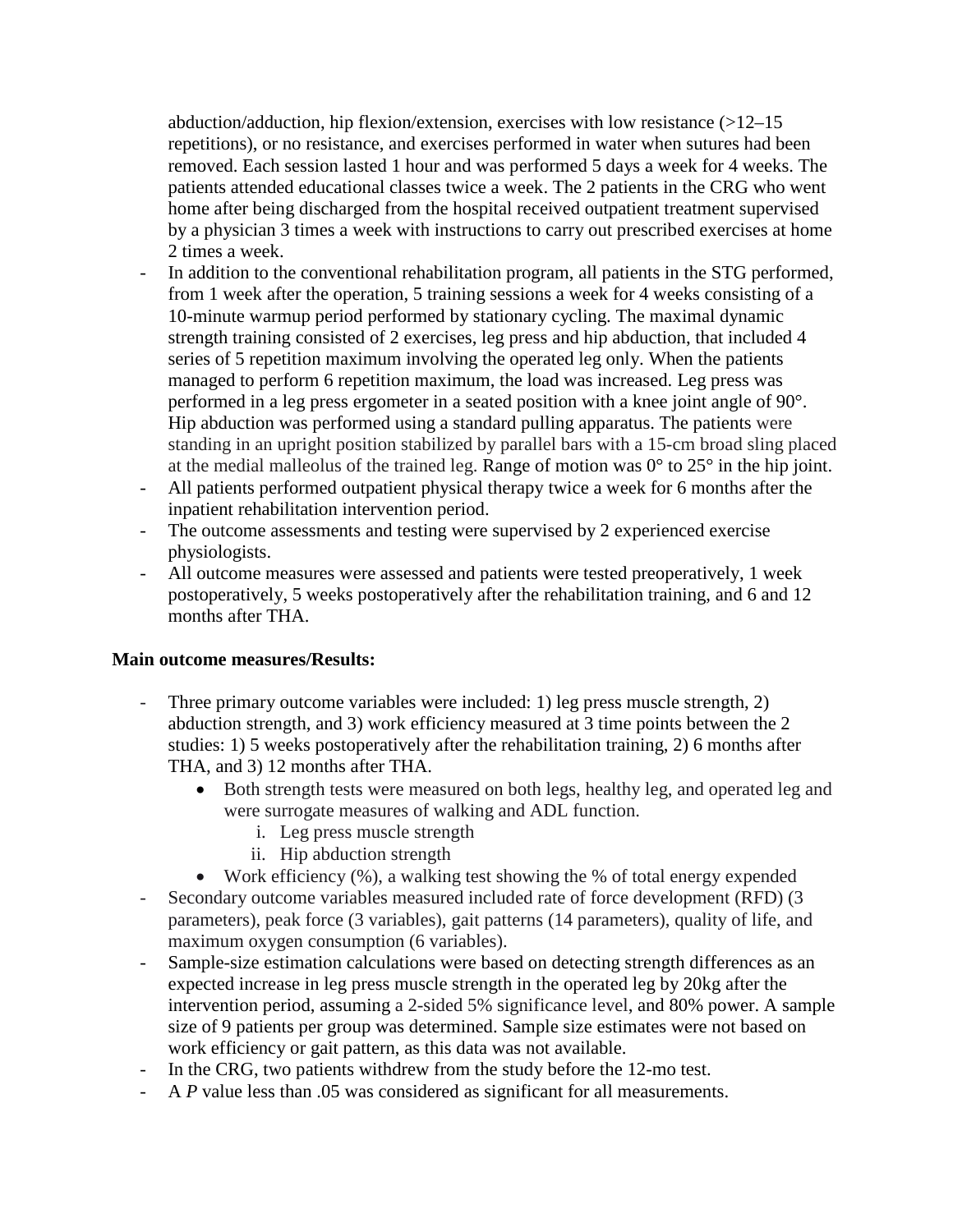- At baseline (1 week after THA), there was no statistically significant difference between groups for all anthropometric data, for leg press muscle strength in both legs and in the operated leg alone, for hip abduction strength in the operated leg alone, and for work efficiency.
- At the 5-week test after the training intervention, a significant increase was found in leg press muscle strength in both legs and in the operated leg alone for both groups. The improvement in leg press muscle strength was greater in the STG compared with the CRG between 1 week after THA and 5 weeks after THA. After 4 weeks of training, the STG gained 90 kg of muscle strength in both legs compared to a gain of 48 kg in the CRG. After 4 weeks of training, the STG gained 53 kg of muscle strength in the operated leg alone compared to a gain of 28 kg in the CRG.
- At the 5-week test after the training intervention, a significant increase was found in hip abduction strength in the operated leg alone for both groups. The improvement in hip abduction strength was greater in the STG compared with the CRG between 1 week after THA and 5 weeks after THA. After 4 weeks of training, the STG gained 34 kg of hip abduction strength in the operated leg alone compared to a gain of 12 kg in the CRG.
- For between group differences, at 5 weeks after THA, the STG gained more muscle strength and hip abduction strength, and gained it back faster than the CRG.
- There was no statistically significant difference found between groups in leg press muscle strength or hip abduction strength in the operated leg alone at either the 6 or 12 month tests.
- At the 5-week test after the training intervention, no significant difference between the groups was found in work efficiency.
- Work efficiency was significantly improved in the STG compared with the CRG in both the 6 and 12 month tests.

### **Authors' conclusions:**

- The results of this clinical trial demonstrated that it is both appropriate and safe to carry out maximal strength training 1 week after undergoing THA. The main finding in this study is that the STG showed significantly higher performance in leg press, and hip abduction after the 4-week training intervention compared with the CRG, but these differences were not present at the 6 or 12 months tests. Maximal strength training induced a great increase in muscle strength both in leg press and hip abduction in the STG compared with the CRG 5 weeks postoperatively, indicating maximal strength training to be highly effective. Additionally, work efficiency was significantly higher in the STG at 6 and 12 months after undergoing THA compared with the CRG which shows that early postoperative maximal strength training improved work efficiency 6 and 12 months postoperatively compared with conventional rehabilitation. Work efficiency was not higher in the STG at the 5-week follow-up.
- One might expect work efficiency to be significantly improved in the STG compared with the CRG after the intervention period at week 5, reflecting the greater muscle strength in the operated leg in the STG, since several studies report a correlation between increased strength and improved work efficiency. It is also plausible that a longer follow-up period may be necessary to demonstrate a larger effect on work efficiency, and so at 5 weeks the patients may not be able to fully benefit from the gained muscular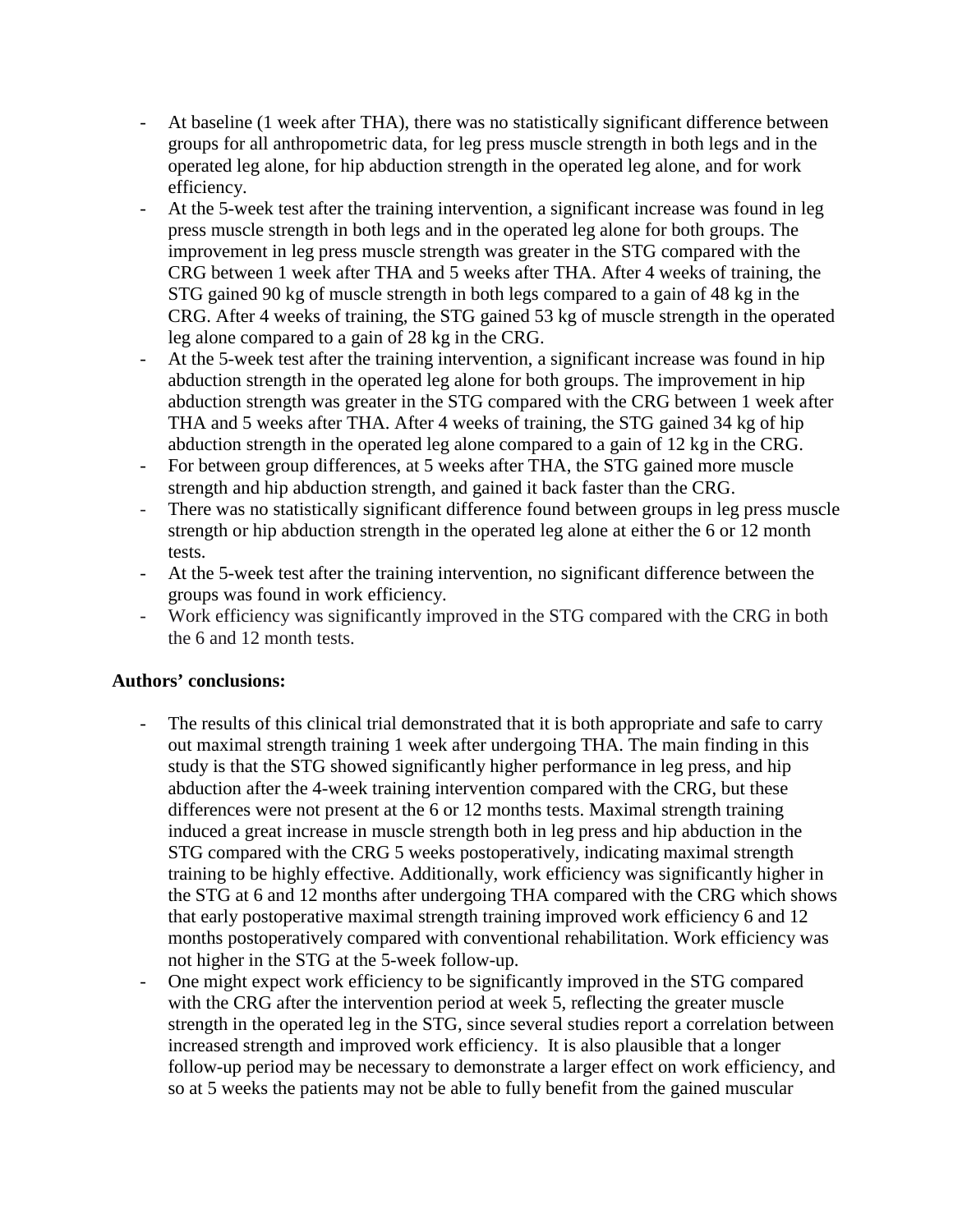strength to increase work efficiency. This seems to be the case, since work efficiency did improve in the STG group at both the 6 and 12 month time points, but not at the 5-week follow-up.

- Initiating the massive strength training as soon as possible after the surgery is of great importance, because major surgery and subsequent hospitalization are known to cause a severe decline in muscle mass and muscle strength.
- The difference in work efficiency between the STG and CRG at 6 and 12 months is an important finding because walking ability is considered one of the most important functional parameters to THA patients. Subjects that have a high work efficiency use less energy and thereby less oxygen for performing a specific task, which is advantageous in many activities of daily life.
- This study indicates that a prolonged maximal strength training program and aerobic endurance training are required to fully recover THA patients.
- This study provides some evidence to support early postoperative maximal strength training in addition to conventional rehabilitation to improve lower extremity muscle strength and work efficiency for THA patients.

# **Comments:**

- Primary outcome measures were not clearly stated. There were too many parameters to measure as outcomes. Eleven parameters were used to measure muscle strength alone.
- A primary outcome measure of pain and function would have added greatly to the interpretation of this study.
- Since both groups received the conventional rehabilitation training, the therapists supervising these sessions could have been blinded to group allocation. However, the authors did not provide this information.
- It is not known if the exercise physiologists supervising the outcome assessments were blinded to group assignment. It is not known if the testing physiologists were the same therapists that supervised the rehabilitation training sessions. If they were not blinded, there is a possible risk that the outcome measures could be inflated.
- Baseline data was not provided in the follow-up article and so this RCT was meaningless without the original article (Husby 2009). Calculations provided in the text results did not match up with the numerical data in the tables. These errors may decrease the level of confidence in the study quality and in the results.
- The authors failed to provide information on the MCIDs for the outcome measures and so it is not known if the gains in leg press muscle strength, abductor strength, and work efficiency are clinically relevant within each group, and if the differences in gains between the groups were clinically significant as well. The normal healthy ranges for the outcome measures were also not provided.
- The RCTs would have been more interpretable if the authors had evaluated the outcome measures in terms of effect sizes, rather than just archaic *P* values.
- After 12 months, work efficiency was only at 16.9% in the STG. Because work efficiency ranges between 20% and 25% on average in healthy people, it is obvious that the patients who received maximal strength training in this study still did not reach the levels of healthy subjects.